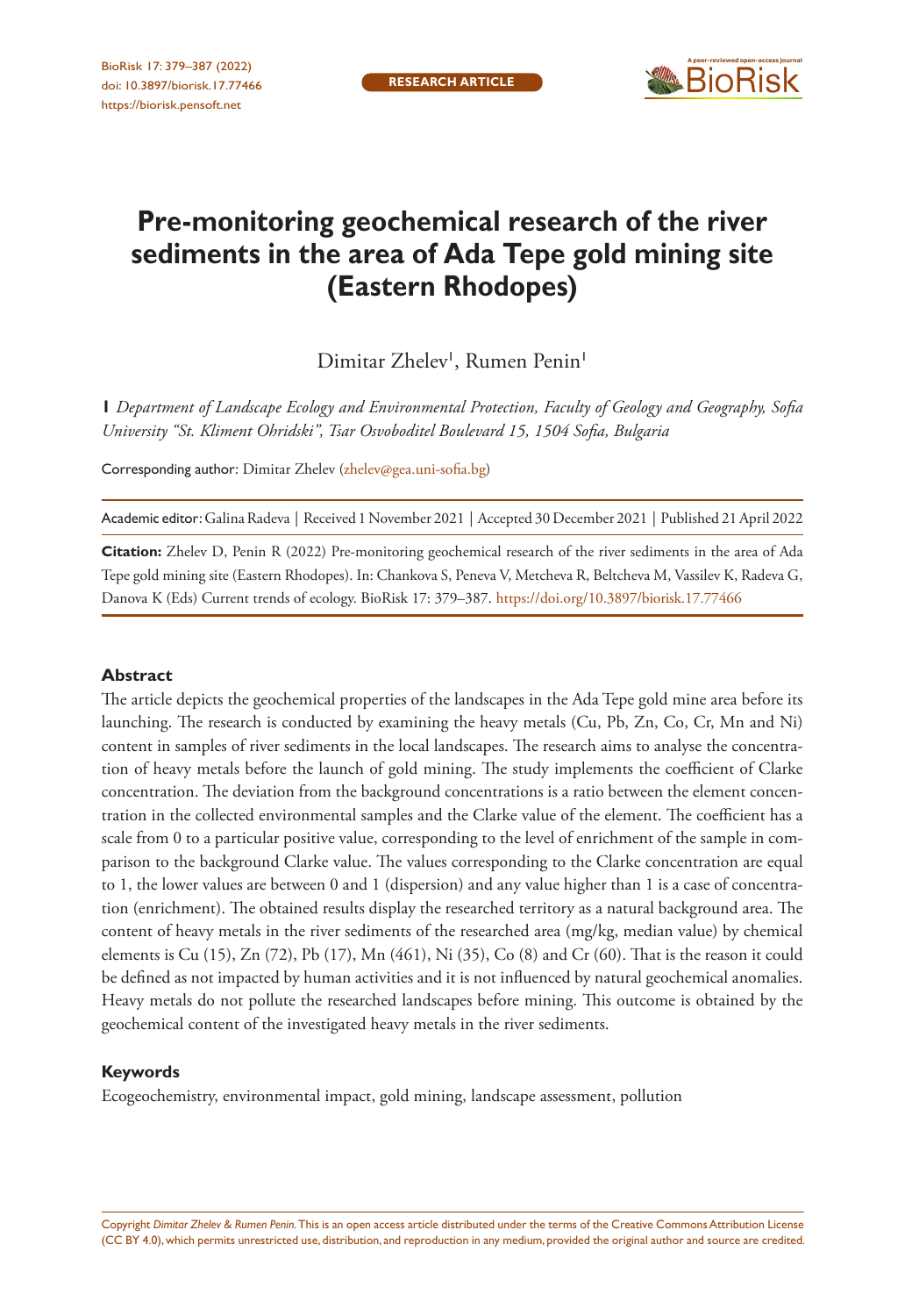#### **Introduction**

In 2016, the current research was conducted as an environmental pre-monitoring activity in the area of the Ada Tepe gold mining site (Eastern Rhodopes, Bulgaria). The mine itself started exploitation in 2018 after years of delay due to obstructions by local authorities and non-governmental organisations. The non-supporters of the project outlined possible environmental damage, such as contamination of rivers with heavy metals, loss of habitats, air pollution etc., that might be caused by the mine. As a result, the company Dundee Precious Metals Inc. reshaped its initial business plans to satisfy the demands of the local community for better environmental security.

In ancient times, the area of Ada Tepe was a well-known place for its metal deposits. People used to mine gold thousands of years ago. This activity caused local environmental changes such as deforestation, soil erosion and topographical transformations (Popov et al. 2015; Nikov 2017; Nikov et al. 2018). Probably, at that time, people impacted the geochemistry of the area as well.

The study is focused on the concentration of heavy metals (Cu, Pb, Co, Zn, Mn, Ni and Cr) in the river sediments of particular catchments as a geochemical indicator for the environmental status of the territory. The obtained results are a baseline for future monitoring and assessment of contamination with heavy metals and human impact.

## **Methods**

The methodological base of this investigation was the system approach (Perelman 1975; Avesalomova 1987; Kabata-Pendias 2010; Kasimov 2013). We conducted a study through an analysis of the chemical elements'content in the river sediments. The sediments naturally absorb the substances transported by rivers and that is why any anomaly of chemical concentration could be easily detected. This approach allows the tracking of anomalies, either human activities or natural factors.

The chemical elements'content in the various rocks and soils does not match the Clarke value of the element (the average chemical element's content in the lithosphere). That is why the coefficient of Clarke concentration outlines the abundance or the lack of particular elements in rocks, soils and river sediments. It is a quantitative proportion between the chemical element's content in a natural component such as a rock, soil, water, plants and the Clarke value of the element.

In the current study, the deviation from the background concentrations is a ratio between the element concentration in the collected environmental samples of river sediments and the Clarke value of the element. The coefficient has a scale from 0 to a particular positive value, corresponding to the level of enrichment of the sample in comparison to the background Clarke value. The values corresponding to the Clarke concentration are equal to 1, the lower values are between 0 and 1 (a case of dispersion) and any value higher than 1 is a case of concentration (a case of enrichment).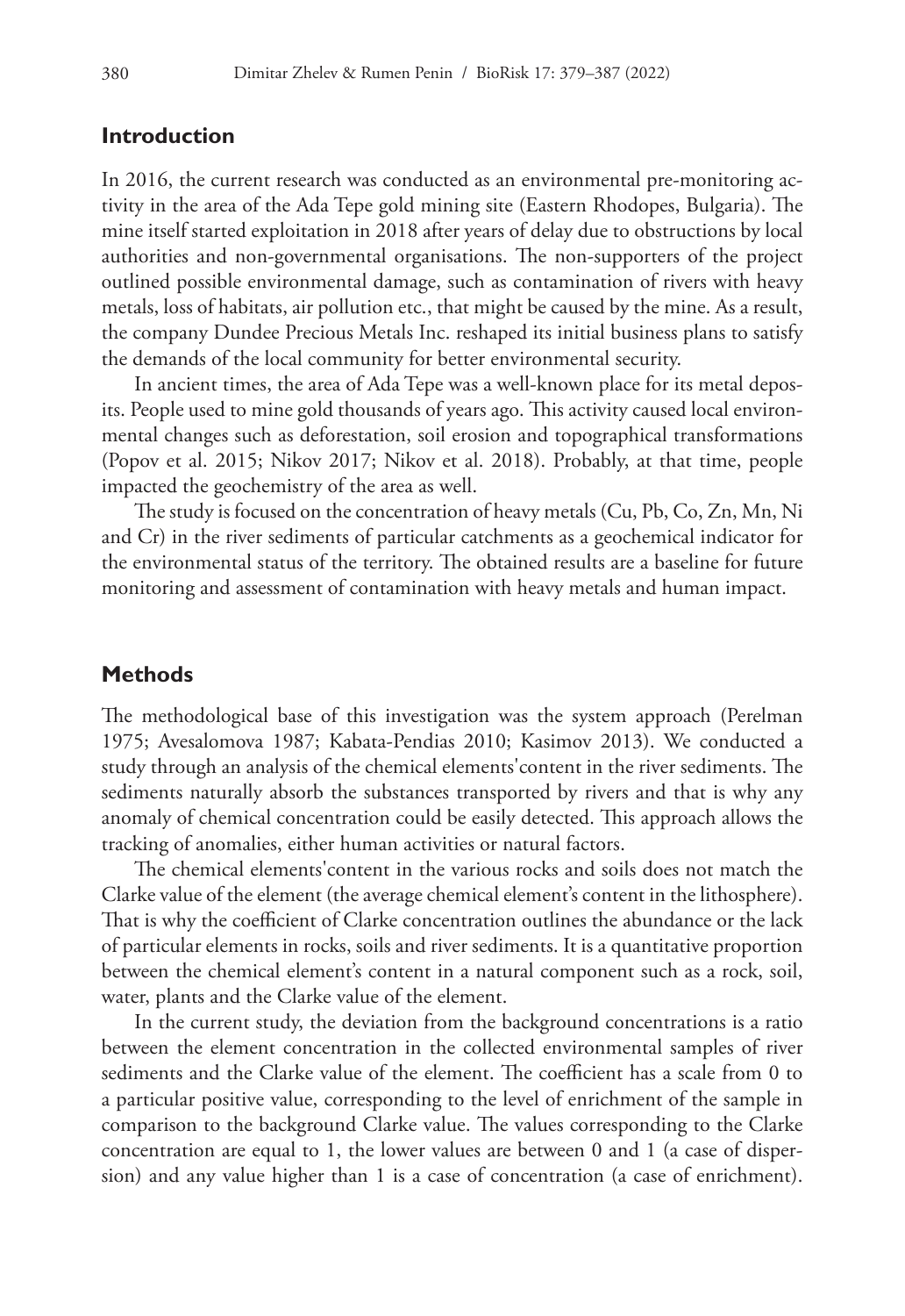The coefficient allows the implementation of a comparative analysis between particular areas. The current study compares the area of Ada Tepe to technogenic and natural territories in Europe and Bulgaria.

This study analysed 12 samples of river sediments for particular chemical elements (Cu, Pb, Zn, Ni, Co, Cr and Mn). The samples were collected by a standardised methodology. Every sample (500 g, grain size < 0.5 mm) was collected from the upper layer (0–5 cm) of the river-dried thalwegs during the summer when all intermittent rivers in the area dry out. We selected the locations by an analysis of spatial perspective and topographic accessibility. The locations allow interpreting the geochemical influence of the Ada Tepe itself and the influence of the tributaries that confluence the main river in that area.

The collected samples were analysed in the Geochemistry Laboratory of Sofia University. The sediments were dried, quartered, levigated in a porcelain cup, sifted through a 63 µm sieve, burned at 500 °C and dissolved by a mixture of acids (HClO<sub>4</sub>, HF and HCl). Heavy metals content in the chemical solution was obtained by the method of atomic-absorption spectrometry (Perkin-Elmer 3030).

## **Results**

River sediments are a geochemical indicator for the environmental status within a catchment. In recent years, many scientists have applied the basin approach in evaluating the natural processes and human impact on the environment (Kasimov and Penin 1991; Perelman and Kasimov 1999; Kotsev 2003; Kasimov 2013; Zhelev 2016; Nikolova 2020).

The bedrock, the topography, the vegetation and the climate determine the properties of the river sediments in the area of Ada Tepe. The impact of ancient people is still visible in the features of the landscapes with some rock niches and ancient mining topography changes. The precipitation rates (760 mm per year) directly affect the river sediments'accumulation, transportation and deposition. The precipitations are at a maximum in autumn and winter. They affect the slope of the streams and the formation of sediments in the riverbeds of Krumovitsa and its tributaries. Deforested landscapes in the area enable active bedrock weathering and enforce lateral erosion, a triggering factor for increasing the solid outflow in the rivers. The numerous gullies and ravines in the local topography enable the easy accumulation of sediments alongside the river banks. The local lithology is the primary natural factor that determines the geochemical content of the river sediments. Different types of rocks specifically predetermine the variation in the mechanical and chemical structure of the river sediments.

The results from the investigated locations (Fig. 1) are shown in Table 1. Four elements significantly vary in different locations: Mn, Ni, Cr and Zn. The obtained results allow a comparative spatial analysis between particular locations alongside the river course (absolute values) and the comparison with other areas and norms outside the catchment (median values).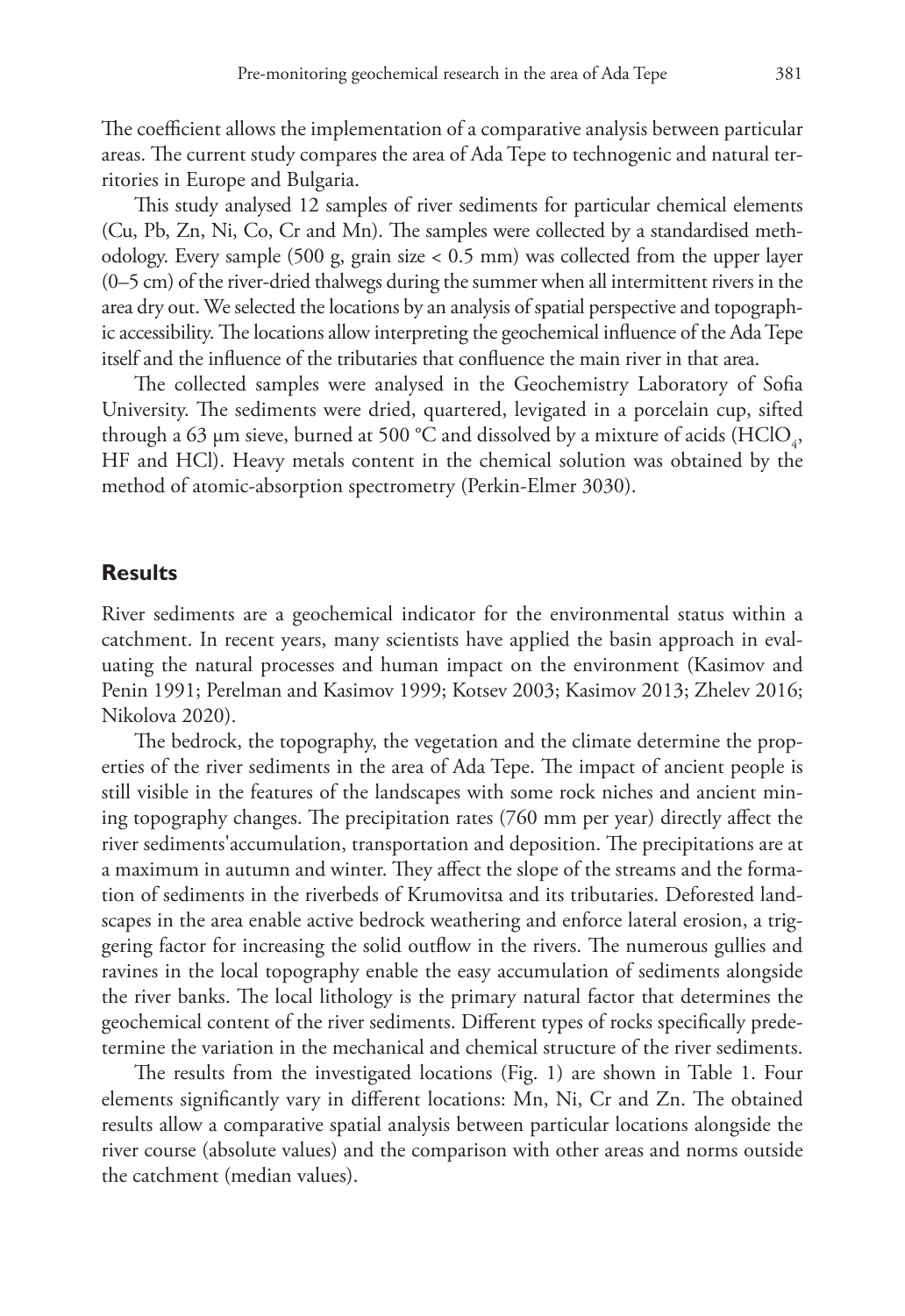

Figure 1. Locations of collecting samples of river sediments around Ada Tepe.

|  | Table 1. Content of heavy metals in river sediments in the Ada Tepe Mining Site area (mg/kg). |  |  |  |  |  |  |  |  |  |  |  |
|--|-----------------------------------------------------------------------------------------------|--|--|--|--|--|--|--|--|--|--|--|
|--|-----------------------------------------------------------------------------------------------|--|--|--|--|--|--|--|--|--|--|--|

| No.            | Location                                                            | Coordinates            | Cu | Zn  | PЬ | Mn   | Ni  | Co | $C_{r}$ |
|----------------|---------------------------------------------------------------------|------------------------|----|-----|----|------|-----|----|---------|
| 1              | Krumovitsa River before the confluence of Kesibir River             | 41°25'18"N, 25°39'21"E | 5. | 61  | 29 | 459  | 4   |    | 5       |
| $\overline{2}$ | Krumovitsa River (a large meander south east of Ada Tepe)           | 41°25'30"N, 25°39'55"E | 5. | 130 | 19 | 206  | 6   | 5  | 11      |
| 3              | Krumovitsa River east of Ada Tepe (before the confluence of Kalach) | 41°26'12"N, 25°39'56"E | 24 | 46  | 10 | 553  | 55  | 16 | 95      |
| 4              | Krumovitsa River before the confluence of Byuyuk Dere               | 41°26'34"N, 25°40'24"E | 50 | 76  | 13 | 766  | 124 | 25 | 195     |
| 5              | Krumovitsa River near the bridge between Ada Tepe and Krumovgrad    | 41°28'06"N, 25°39'03"E | 42 | 80  | 10 | 609  | 94  | 21 | 149     |
| 6              | Krumovitsa River in Krumovgrad                                      | 41°28'21"N, 25°38'54"E | 45 | 68  | 15 | 92   | 53  |    | 88      |
|                | Krumovitsa River north of Krumovgrad                                | 41°28'47"N, 25°38'30"E | 13 | 43  | 13 | 438  | 40  | 13 | 102     |
| 8              | Kesibir River before the confluence in Krumovitsa River             | 41°25'14"N, 25°38'50"E | 8  | 147 | 39 | 2000 | 12  | 4  | 16      |
| 9              | A nameless left tributary of Kesibir River                          | 41°25'27"N, 25°38'55"E | 28 | 62  | 16 | 89   | 63  | 10 | 89      |
| 10             | An intermittent stream - a small left tributary to Krumovitsa River | 41°25'39"N, 25°39'09"E | 6  | 141 | 21 | 250  | 4   | 3  | 7       |
| 11             | Byuyuk Dere (Golemi Dol) – a right tributary of Krumovitsa River    | 41°26'39"N, 25°40'44"E | 10 | 54  | 30 | 464  | 30  | 5  | 11      |
| 12             | Kese Dere - a left tributary of Krumovitsa in Ada Tepe              | 41°26'29"N, 25°38'54"E | 18 | 155 | 28 | 490  | 13  | 8  | 31      |
|                | Average                                                             |                        | 21 | 89  | 20 | 535  | 41  | 10 | 67      |
|                | Median                                                              |                        | 15 | 72  | 17 | 461  | 35  | 8  | 60      |
|                | Minimum value                                                       |                        | 5  | 43  | 10 | 89   | 4   | 3  | 5       |
|                | Maximum value                                                       |                        | 50 | 155 | 39 | 2000 | 124 | 25 | 195     |

## **Discussion**

At first, the content of heavy metals of all sediments in the researched area (median value) is compared to other territories (Europe, Bulgaria), to lithological data (litho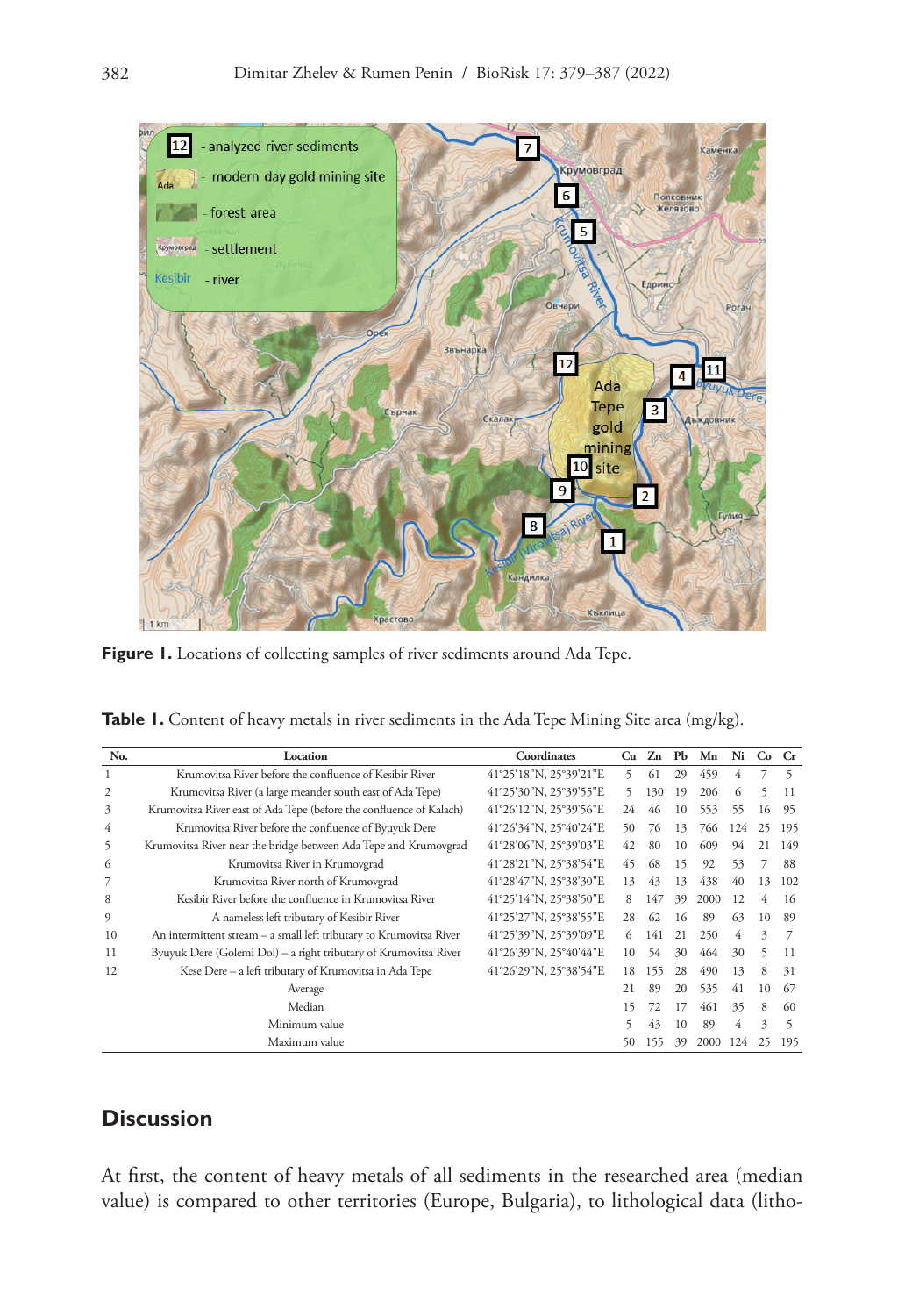sphere, acidic metamorphic rocks in Bulgaria) and to adopted threshold environmental concentrations and predicted environmental concentrations (Table 2).

The data outline the similarities and differences between the Ada Tepe area and the compared references. A geochemical spectrum (Fig. 2) visualises the associations of chemical elements within the river sediments of the Ada Tepe area, Europe, natural background territories in Bulgaria and technogenic areas in Bulgaria. Several peculiarities are visible on the spectrum. Most of the investigated chemical elements are with a lower concentration in comparison to the river sediments of Europe. Only nickel has a higher value than Europe's: 35 mg/kg in the Ada Tepe area compared to 11 mg/kg in Europe. Comparing the research area to the natural background territories in Bulgaria (protected areas with minor human impact) outlines a similar situation. Only nickel has higher concentrations: 35 mg/kg in the Ada Tepe area and 28 mg/kg as a reference for a natural background territory in Bulgaria. The scale of this excess is relatively

**Table 2.** Comparative data for content of heavy metals (mg/kg) in the river sediments.

| Area                                                                                         | Сu | Zn  | PЬ  | Mn   | Ni | Co. | - Cr |
|----------------------------------------------------------------------------------------------|----|-----|-----|------|----|-----|------|
| Lithosphere (Vinogradov 1962)                                                                | 47 | 83  | 16  | 1000 | 58 | 18  | 83   |
| River sediments in Europe (Salminen et al. 2005)                                             |    | 120 | 39  | 1120 |    | 35  | 93   |
| River sediments in Bulgaria - natural background territories (Penin 2003)                    |    | 94  | 25  |      | 28 | 17  | 64   |
| River sediments in Bulgaria - industrial (technogenic) territories (Penin 2003)              |    | 155 | 102 | 972  | 35 | 37  | 74   |
| River sediments in Ada Tepe Area (Median)                                                    |    | 72. | 17  | 461  | 35 | 8   | 60   |
| Soils in Ada Tepe Area (Median)                                                              |    |     | 19  | 597  | 41 | 10  | 34   |
| Acidic metamorphic rocks in Bulgaria - predominant in the Ada Tepe Area (Kuykin et al. 2001) |    | 50  | 20  | 287  | 10 |     | 8    |
| Threshold environmental concentrations (TEC) (MacDonald and Ingersoll 2002)                  |    | 121 | 36  | 460  | 23 |     | 43   |
| Predicted environmental concentrations (PEC) (MacDonald and Ingersoll 2002)                  |    | 459 | 128 | 1100 | 49 |     | 111  |



**Figure 2.** Heavy metals in river sediments in Europe, Bulgaria and Ada Tepe area, based on the Clarke concentration.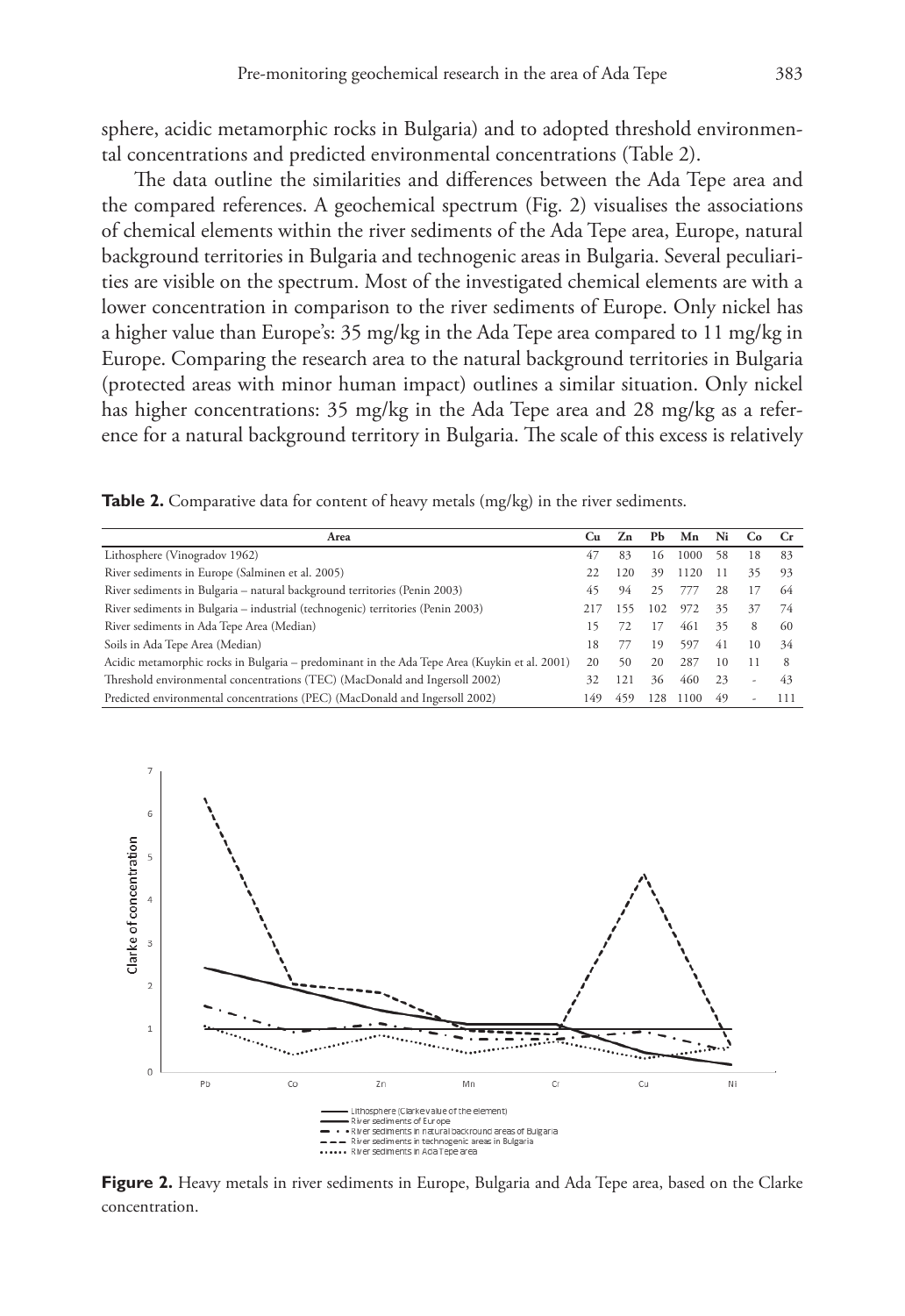tiny and it demonstrates no anomaly. Nickel has coefficient values of Clarke concentration varying between 0.5 and 0.6 in the three comparable territories in Bulgaria. In the rivers of Europe, it is more dispersed and has smaller coefficient values (0.2). The obtained data certify no geochemical anomalies for this territory, either caused by natural factors or human impact. We published results based on investigated plant tissues about geochemical anomalies in the area (Penin and Zhelev 2020), with the same outcomes. The investigated heavy metals did not contaminate the catchments in the Ada Tepe area by 2016.

Another analysis compares the geochemical properties of the local rock formations of acidic metamorphic rocks in the area (Kuykin et al. 2001) and the investigated river sediments. The chemical elements, Zn, Mn and Cr, have higher concentrations in the river sediments than the rocks. The difference is relatively small and it correlates to local geochemical variants within the landscape.

We compared the river sediments of the Krumovitsa River (the main river in the catchment) in different sections of its course to clarify the spatial differentiation of chemical elements in the area (Fig. 3). The spectrum displays an association of chemical elements (Co, Cu, Ni and Cr) from the analysed sample, collected before the Ada Tepe area (Location 1, Fig. 1). Only lead has higher concentration (a Clarke concentration of 1.8) in this sample. The other chemical elements are dispersed in the sediments. Four of them (Co, Cu, Ni and Cr) have significantly lower concentrations than the results of the area where the Krumovitsa River passes near the foothill of Ada Tepe (Location 4, Fig. 1) and the downstream area after the river passes through the town of Krumovgrad (Location 7, Fig. 1). The results outline the local geochemical influence of Ada Tepe's metallogenic rock formations for chemical elements (Co, Cu, Ni and



**Figure 3.** Heavy metals in the sediments of the Krumovitsa River, based on the Clarke concentration.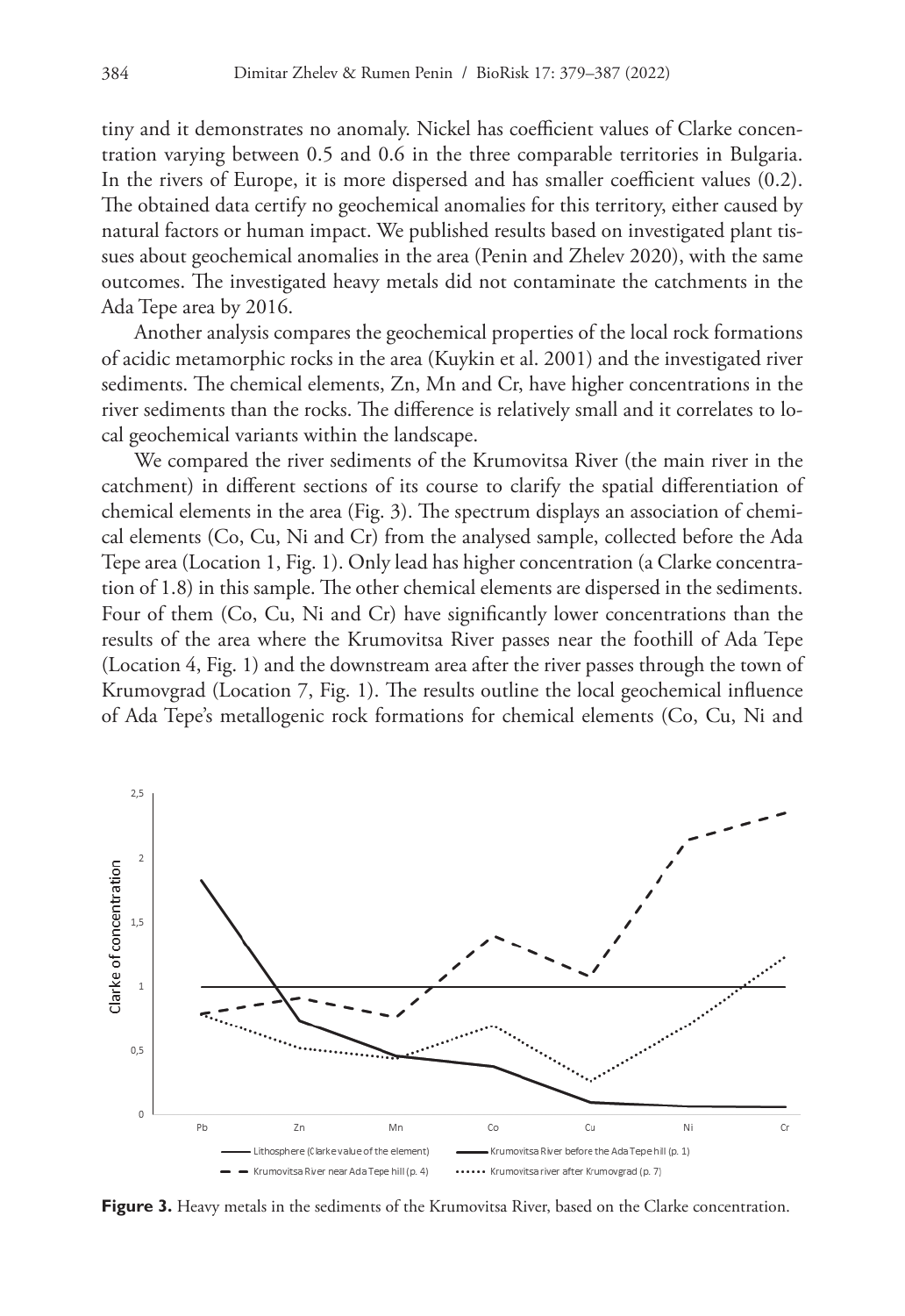Cr). Six elements (Zn, Mn, Co, Cu, Ni and Cr) are with lower concentrations in the downstream area after the river passes through the town of Krumovgrad, compared to the area where the Krumovitsa River passes near the foothill of Ada Tepe. This circumstance proves that there is no technogenic geochemical anomaly in the river sediments caused by industrial or urban infrastructure.

Another more detailed analysis of the distribution of heavy metals in the river sediments alongside the Krumovitsa River focuses on seven locations (Fig. 4). The absolute values of chemical content in the sediments vary and there is one more specific sample (Location 4, Fig. 1) where there are increased concentrations of four chemical elements (Cu, Zn, Ni and Cr). This local anomaly is probably naturally determined and reflects the local geochemical influence of the ore-rich hill of Ada Tepe. The influence of Buyuyk Dere (one of the significant tributaries) explains the decrease of concentrations downstream. The values with a lower concentration of chemical elements in the tributary sediments (Location 11, Fig. 1) prove its impact as a natural disperser.

There are no legally adopted norms for recommended environmental concentrations in the river sediments of metals and metalloids in the European Union, although there are such norms in the United States of America. The Environmental Protection Agency (US EPA) institutionalises them. The norms adopted by the US EPA consider two levels of quality for the river sediments (MacDonald and Ingersoll 2002). The first is the threshold environmental concentration (TEC) and the second is the predicted environmental concentration (PEC). The threshold environmental concentration highlights the acceptable levels of metals and metalloids, while the predicted environmental concentration raises awareness for possible negative effects on the wildlife in the ecosystems where the river sediments are. There is a similar approach in



**Figure 4.** Quantity of microelements in the river sediments of the Krumovitsa River.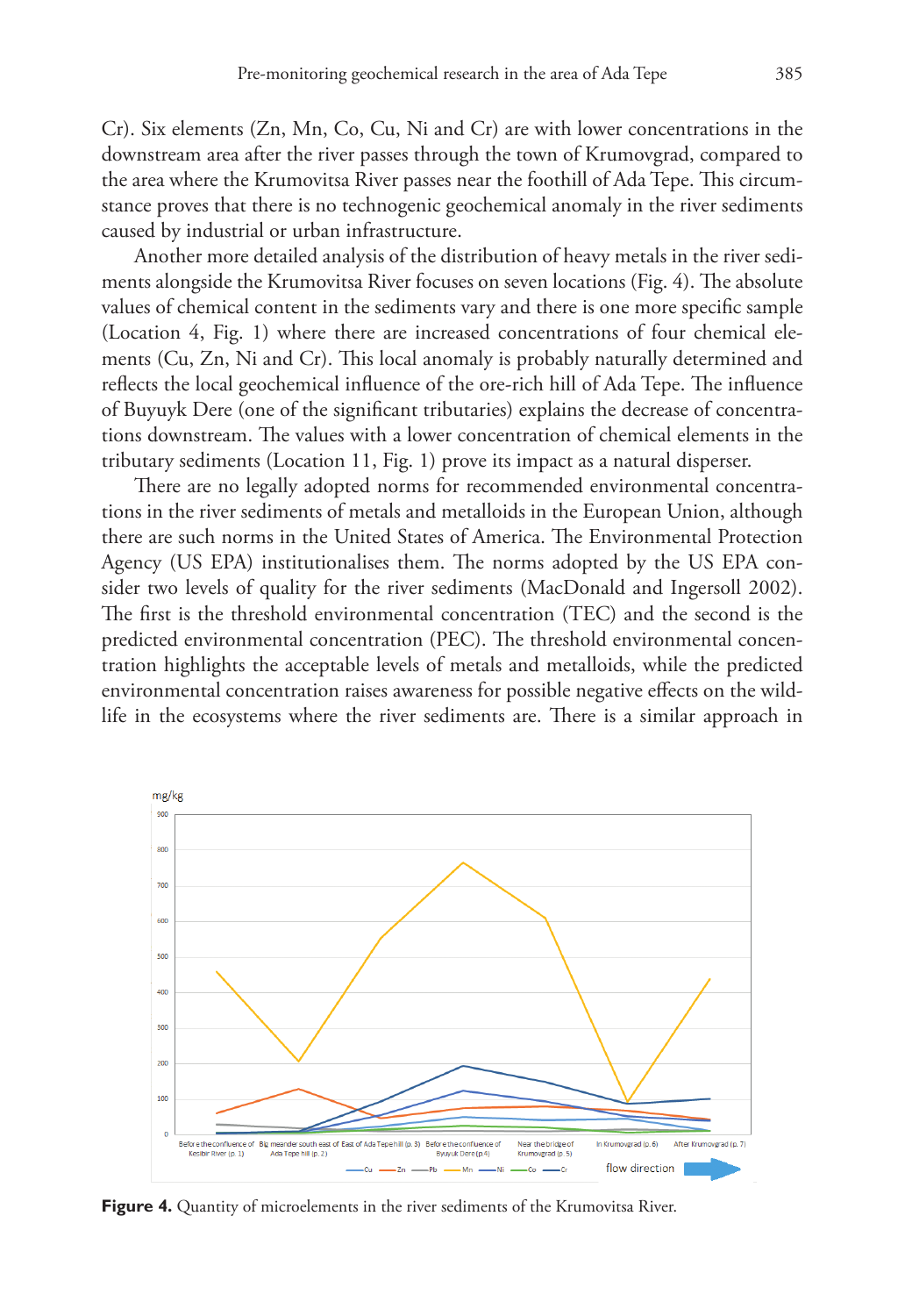the Canadian Province of Ontario, where manganese and iron are chemical elements used for monitoring (Guidelines for Identifying, Assessing and Managing Contaminated Sediments in Ontario: An Integrated Approach 2008). Table 2 applies the norms for Mn from Ontario, Canada. The concentration of cobalt in river sediments does not have a standard value neither in the USA nor in Canada. Similar studies use the application of threshold environmental concentration and predicted environmental concentrations as a reference for a comparative analysis (Cholakova and Penin 2016). The obtained results from the Ada Tepe area are analysed under the perspective of threshold and predicted environmental concentrations for metals and metalloids. The results show that five of the investigated chemical elements (Cu, Zn, Mn, Co and Pb) do not exceed the threshold environmental concentrations. Nickel (35 mg/kg) and chromium (60 mg/kg) exceed the threshold environmental concentrations (23 mg/ kg for Ni; 43 mg/kg for Cr). None of the investigated chemical elements exceeds the predicted environmental concentration.

## **Conclusion**

The performed study highlights the environmental status of the Ada Tepe area before the start of the mining activity. There was no contamination with heavy metals of the investigated river sediments in the Krumovitsa River catchment up to 2016. The geochemical properties of the seven examined chemical elements (Cu, Zn, Pb, Mn, Cr, Co and Ni) within the local landscapes resemble a natural background territory with no traces for human impact. Local lithological specifics, but not anthropogenic activity, determine the geochemical properties of the river sediments in the catchment.

The study is a baseline for future research on the mining impact on landscapes and ecosystems. An extension of the list of investigated chemical elements is recommended to encompass the geochemical picture of the area. The effect of the ongoing mining activity in Ada Tepe must be a subject of regular independent environmental monitoring.

## **References**

- Avesalomova I (1987) Geochemical indicators in the study of landscapes. (Ed.) Moscow State University, Moscow, 54–72.
- Cholakova Z, Penin R (2016) Geochemistry of the microelement composition of the bottom sediments in the basin of the River Dalgodelska Ogosta. Year. SU, Geol.-geogr. faculty, book 2, Geography 107(Bul): 107–122.
- Guidelines for Identifying, Assessing and Managing Contaminated Sediments in Ontario: An Integrated Approach (2008) Ontario Ministry of Environment, Queen's Printer for Ontario, 107 pp.
- Kabata-Pendias A (2010) Trace Elements in Soils and Plants. CRC Press, 548 pp. [https://doi.](https://doi.org/10.1201/b10158) [org/10.1201/b10158](https://doi.org/10.1201/b10158)